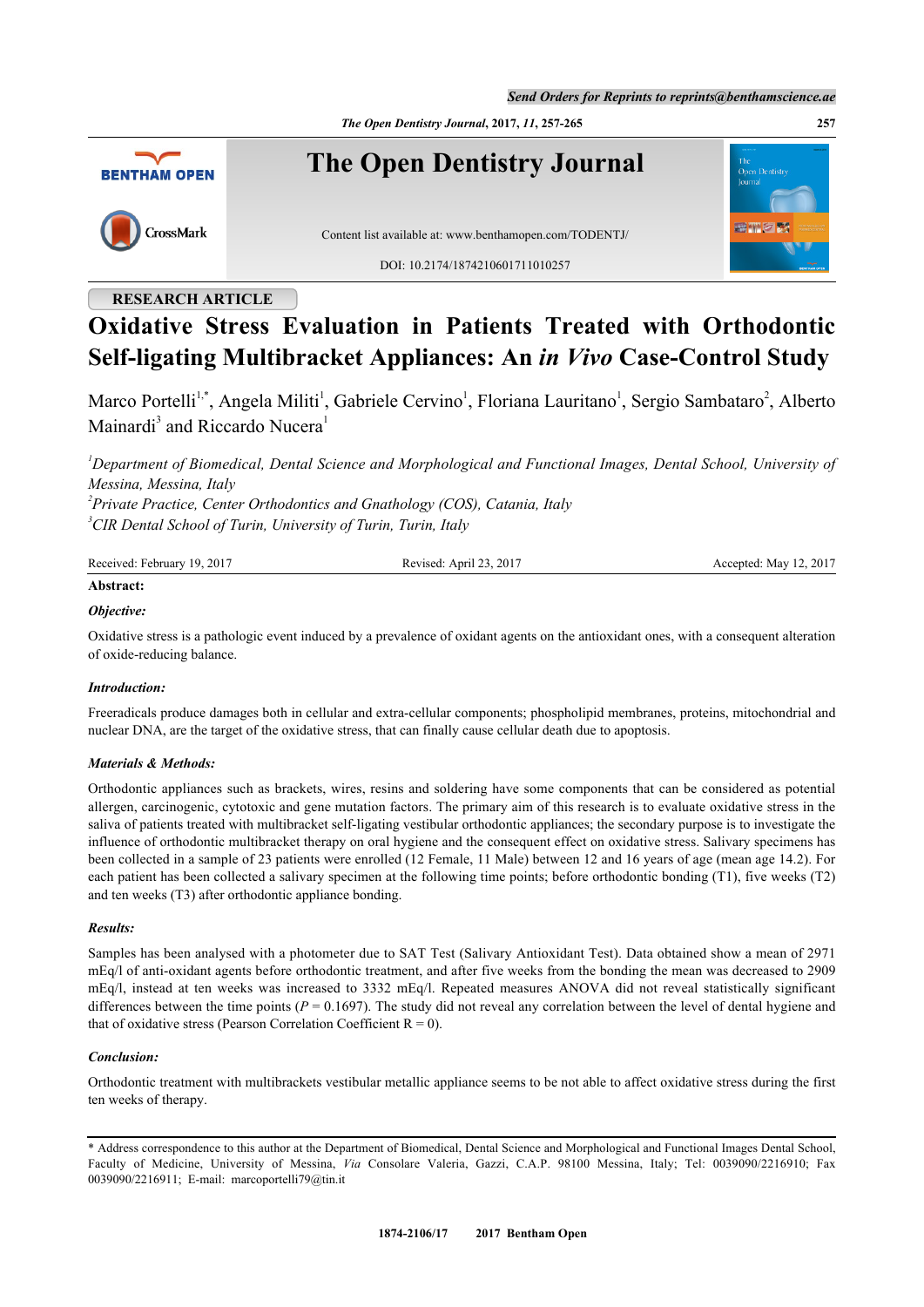**Keywords:** Oxidative stress, Multibrackets orthodontic appliance, Salivary antioxidant test, Extra-cellular components, Apoptosis.

#### **INTRODUCTION**

In recent years, clinical and experimental medicine has shown great interest in oxidative stress as a trigger event for several human diseases. Oxidative stress is a pathologic asymptomatic event, highly detrimental to tissues and cells, induced by a prevalence of oxidizing agents over antioxidant ones, with a consequent alteration of oxidation/reduction balance. A free radical is a highly reactive chemical species, characterized by an unpaired electron in its external orbital; this electron allows linkage to other radicals or the snatching of one electron from adjacent molecules [[1](#page-6-0)]. This event produces the oxidation of the adjacent molecule with important damage to its structure and functions: free radicals can produce detrimental effects on cellular proteins, creating modified amino acids, and on nucleic acids, especially the mitochondrial ones, creating alternative nitrogen bases. These can produce a chain-reaction effect. In human beings, free radicals are generated by exposure to UV, X- and gamma rays and can also be produced by leukocytes and macrophages during inflammatory processes. Free radicals are characterized by a short lifetime; however, some species, such as molecular oxygen, persist for a long time. From a biological and pathological point of view, the most important free radicals are the reactive oxygen species (ROS); the ratio between ROS and antioxidant molecules defines the oxide-reducing balance, which is one of the most important factors, after genetic ones, in the determination of lifespan and quality of life [[2\]](#page-6-1). Among the free radicals generated in the human organism, the following must be considered:

**Superoxide Anion**  $(O_2^*)$  **is generated under both physiological and pathological conditions by neutrophils and** macrophages [\[3](#page-6-2)].

**Hydrogen Peroxide (H2O<sup>2</sup> )** is considered a relatively weak free radical and is produced in all systems that generate superoxide anion.

**Hypo chloric Acid (HOCl)** can be neutralized to water  $(H, O)$  or metabolized by the myeloperoxidase enzyme and transformed into a strong oxidizing agent. This reaction is considered highly relevant in the inflammatory process, because the myeloperoxidase protein is one of the most represented proteins in the phagocytes [[4\]](#page-6-3).

**Hydroxyl Radical (OH<sup>\*</sup>)** is considered the most active free radical. In competition with  $H_2O_2$ , it inactivates mitochondrial enzymes and causes direct damage to DNA.

Considering the short lifetime and high level of reactivity, the damage produced by a free radical is usually limited to the tissue in which the radical is developed. The most important cellular targets of oxidative stress are the phospholipid membranes [\[1](#page-6-0)]; the increase in hydro peroxides inside the cellular membrane produces modifications in its fluidity, trans-membrane enzyme activity, transport canals, membrane receptors, and other proteins [[5\]](#page-6-4). Other important targets of free radicals are the proteins that represent the most plentiful cellular component; a simple modification of a single protein can produce an important effect on its functionality and biological activity [[6\]](#page-6-5). Nuclear and mitochondrial DNA are two other important sites of oxidative stress; chain fracture, base hydrolysis, ATP depletion, and genetic mutation are the most common modifications induced. Finally, oxidative stress can produce cellular death due to apoptosis [\[7\]](#page-6-6) free radicals, however, also contribute to physiological activity of the human organism such as immune system stimulation, blood pressure regulation, intra- and extracellular communication, and the synthesis of hormones such as catecholamine. Several factors, such as radiation, pollution, smoke, viruses, and bacteria, can modify oxidoreductive balance on the side of the oxidant species, producing oxidative stress; this is at the root of several human diseases, such as diabetes, atherosclerosis, hypertension, colitis, rheumatoid arthritis, *etc* [\[8](#page-6-7), [9](#page-6-8)], and plays a fundamental role in aging [\[10](#page-6-9)]. Denham Harman proposed a therapy regarding aging; according to this therapy, aging is considered a consequence of the accumulation of detrimental effects produced by reactive oxygen species (ROS), and the capability of the organism to contrast these effects plays a fundamental role in life span[[11](#page-6-10)]. Several diseases, such as Alzheimer's[[12](#page-6-11)], Parkinson's, Huntington's[[13](#page-6-12)], and Steiner's [\[14](#page-6-13)] seem to be related to mitochondrial defects induced by oxidative stress. The oxidative stress can be induced by X-Ray[[15](#page-6-14)] and seems to be involved in the development of white spot lesions, enamel surface alterations, and dental caries, and the saliva can be considered the first barrier to oxidative stress; [[16](#page-6-15) - [21\]](#page-7-0) the antioxidant capability of the saliva is essential for the maintenance of oral cavity balance and to avoid the development of local diseases. The primary aim of this research is to evaluate oxidative stress in the saliva of patients treated with multibracket self-ligating vestibular orthodontic appliances; the secondary purpose is to investigate the influence of orthodontic multibracket therapy on oral hygiene and the consequent effect on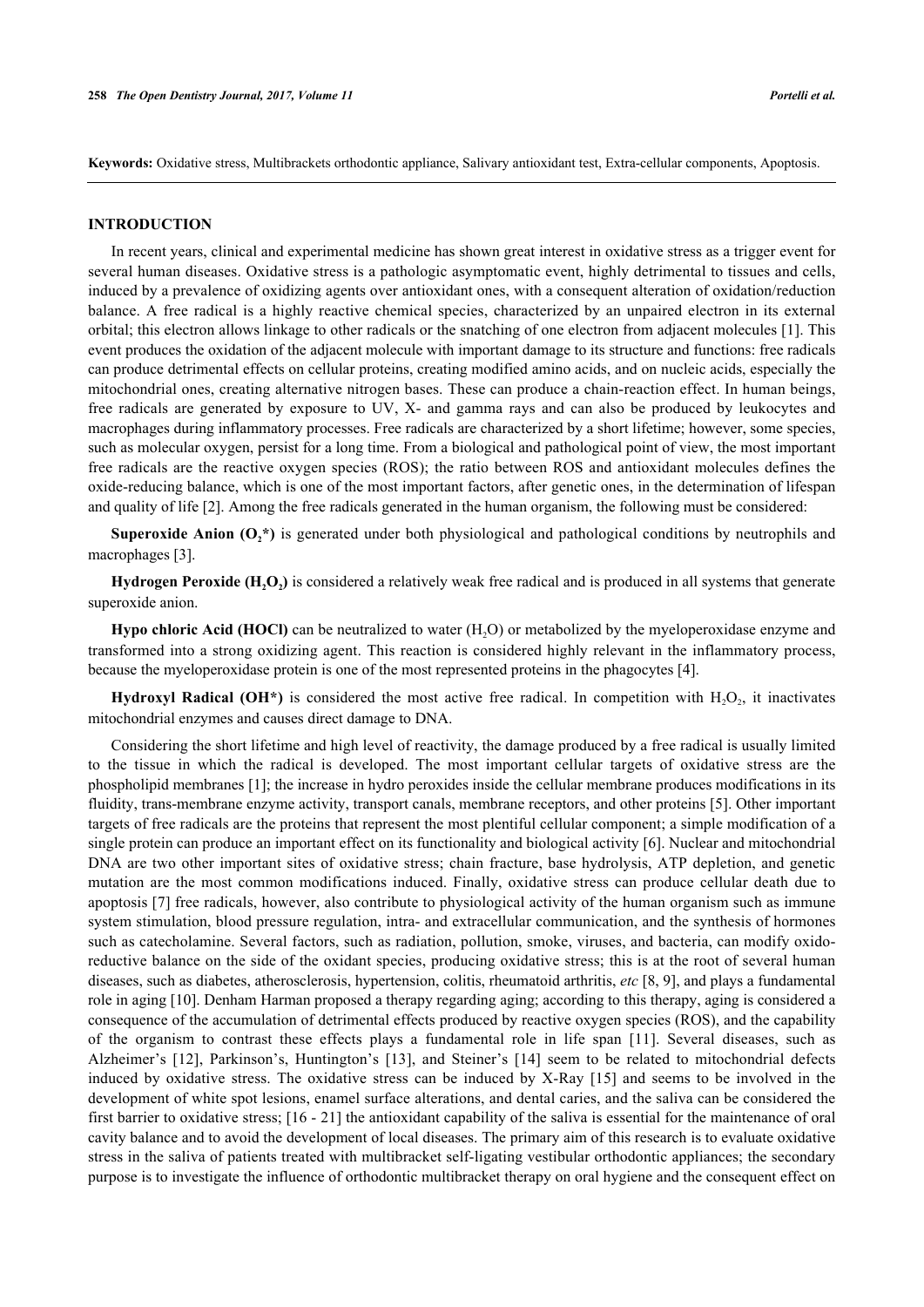oxidative stress.

#### **MATERIALS AND METHODS**

For the present study, 23 patients were enrolled (12 Female, 11 Male) between 12 and 16 years of age (mean age 14.2); vestibular self-ligating brackets (Smart Clip, 3M-Unitek) with MBT<sup>TM</sup> prescription and Thermal Ni-Ti wires 0.014 Inch, Ortho-form II (Nitinol Heat Activated 3M-Unitek) were used. For each patient, approval was obtained to perform orthodontic therapy, and informed consent was given by a parent or guardian for the collection of salivary samples. The study has been approved by the Ethics Committee. The following inclusion criteria were used in the study:

- Permanent dentition
- Angle Class 1 malocclusion with moderate dental crowding
- Absence of systemic diseases that can influence oxidative stress
- No consumption of any type of medicine
- Availability to be enrolled in the study
- Absence of gingivitis or periodontal diseases

For each patient, a salivary sample was collected at different time points:

- $\bullet$  Before the bonding of the multibracket appliance (T)
- After 5 weeks  $(T_1)$
- After 10 weeks  $(T_2)$

For each patient, dental hygiene was evaluated before the collection of the salivary sample, using the Silness-Loe Plaque Index (PI) [[22\]](#page-7-1). The PI is used together with the Gingival Index (GI), and is either used on all teeth (28 teeth, so wisdom teeth are excluded) or selected teeth. There is no substitution for any missing tooth. The PI is either used on all surfaces (M, O, D, L) or selected surfaces (M, O, L). This index measures the thickness of plaque on the gingival one third with the following scores:

 $0 =$  Absence of plaque.

 $1 = A$  film of plaque adhering to the free gingival margin and adjacent area of the tooth. The plaque may be seen in situ only after application of a disclosing solution or by using the probe on the tooth's surface.

2 = Moderate accumulation of soft deposits within the gingival pocket or the tooth and gingival margin, which can be seen with the naked eye.

3 = Abundance of soft matter within the gingival pocket and/or on the tooth and gingival margin.

For the present study, a new photometer was used with an incorporated centrifuge (FRAS 5 EVOLVO : Free Radical Analytical System, H&D SPA, Italy), which utilizes D-ROMs, biological antioxidant potential (BAP) and the Salivary Antioxidant Test (SAT) for the evaluation of total oxidative stress. The D-ROMs test evaluates blood concentrations of metabolites and derivatives of oxygen (Reactive Oxygen Species, ROM) and in particular, hydro peroxide.

The BAP (Biological Antioxidant Potential) test measures the efficiency of a plasmatic antioxidant barrier in terms of Fe-reduction activity. The SAT test is based on the capacity of a colored solution of  $Fe<sup>3+</sup>$  to modify its coloring when  $Fe<sup>3+</sup>$  has been reduced to Fe<sup>2+</sup> due to the action of a reducing agent. A salivary sample was collected from fasting patients after at least 30 min from daily dental hygiene; in fact, foods and beverages such as coffee, tea, and fruit juice or the use of toothpaste can produce an alteration in anti-oxidant agents in the saliva. Before each sample, a small plastic glass and a square of cotton were weighed, taking note of the values registered. Patients were instructed to twirl the cotton in their mouth without biting, simulating chewing, in order to produce saliva. After 60 s, the small glass and cotton square were re-weighed, paying attention that the difference between the two measurements was in the range of 1.1 to 1.4 g.

This range corresponds to the optimal salivary fluid expressed in ml/min, in order to obtain the maximum antioxidant effect and a constant amount of uric acid (principal antioxidant salivary agent). The cotton was wrung out by hand in order to collect the salivary sample in the small glass; in a cuvette containing the  $R_1$  reagent, 30 µl of the  $R_2$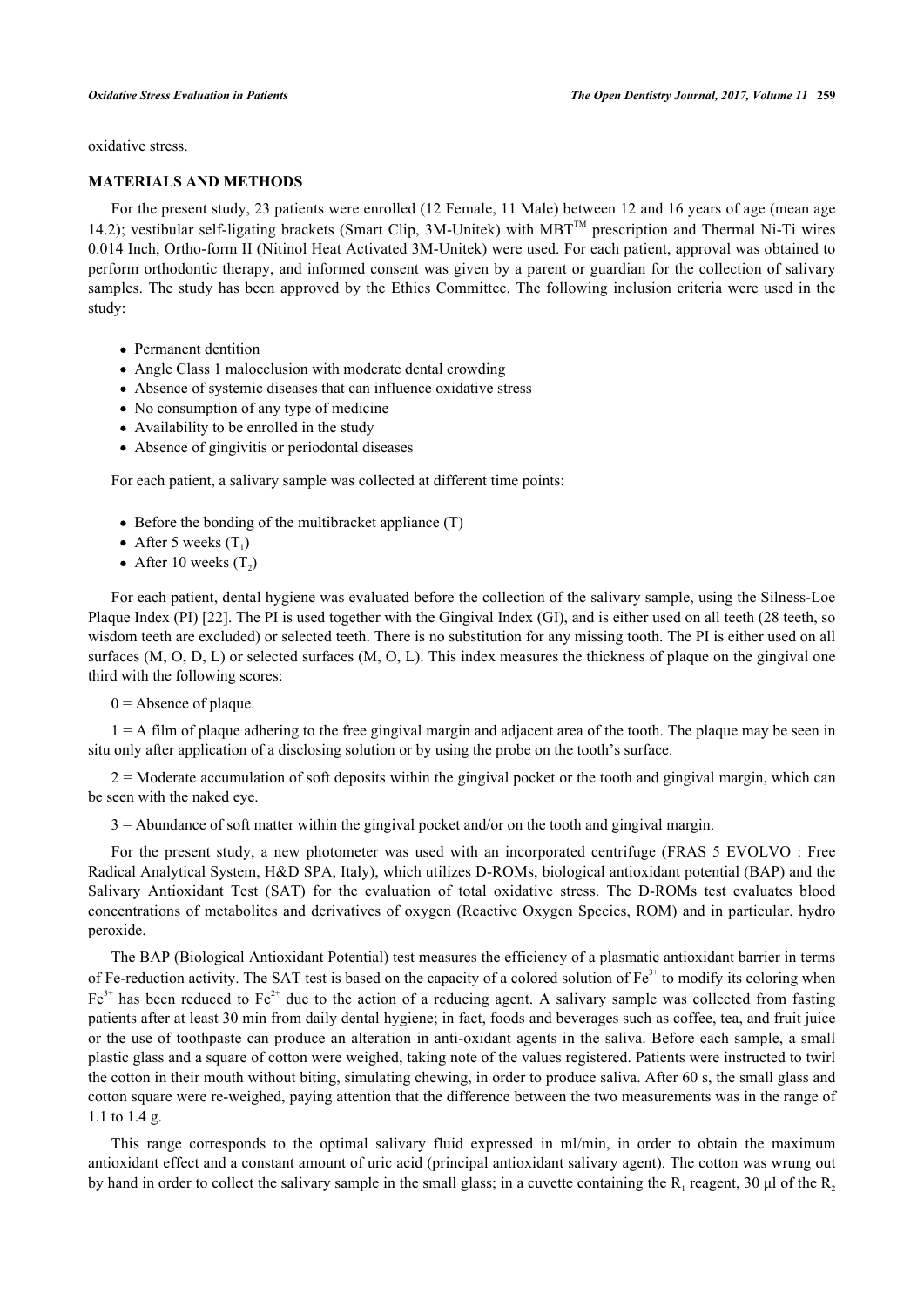reagent was added using a designated pipette and single-use tip. The cuvette was closed, shaken for 10 s and then inserted into the reading camera of the apparatus for the first reading. At a later time, the cuvette was removed and 10 μl of saliva was added to the solution containing  $R_1 + R_2$ ; the cuvette was closed one more time, shaken, and inserted again into the reading camera. The reference values for the SAT test are expressed in mEq/L of antioxidant agents.

 $\leq 1000$  mEq/l - High deficiency

1000–1500 mEq/l - Optimal values

1500–2000 mEq/l - Normal values

2000–2500 mEq/l - Borderline values

>2500 mEq/l - Possible ongoing inflammation

For the study, 69 salivary samples have been collected; three for each patient enrolled; SAT test results were analyzed statistically by the analysis of variance (ANOVA) for repeated measures. PI values were analyzed by chisquare test. Statistical significance was set to  $\alpha = 0.05$ . The software used for the statistical analysis was PRISM 6 (GraphPad Software, California, USA).

#### **RESULTS**

<span id="page-3-0"></span>The results of the SAT test are reported graphically in Fig. (**[1](#page-3-0)**) and the descriptive statistic of the data is reported in Table **[1](#page-3-1)**. Repeated measures ANOVA did not reveal statistically significant differences between the time points (*P* = 0.1697).



Fig. (1). SAT Test results at the different time points.

#### <span id="page-3-1"></span>**Table 1. Descriptive statistic (mEq/l).**

| Timing         | Mean | <b>SD</b> | Min  | Mdn  | Max  |
|----------------|------|-----------|------|------|------|
| Before Bonding | 2954 | 974       | 1498 | 2986 | 4183 |
| 5 weeks        | 2903 | 795       | 1599 | 2835 | 4026 |
| 10 weeks       | 3297 | 798       | 2063 | 3189 | 4887 |

The results of the present study revealed a mean value of anti-oxidant agents in the saliva of patients before the treatment of 2954 mEq/l. Five weeks after bonding, the mean value reduced to 2903 mEq/l, instead 10 weeks after the beginning of the treatment, the mean concentration of antioxidant agents in the saliva increased to the extent of 3297 mEq/l. However statistical analysis did not reveal significant differences in the mean values of anti-oxidant agents among T,  $T_1$ , and  $T_2$ . The distribution of the PI value in the study group, measured by the Silness-Loe gingival method, is reported in Table **[2](#page-4-0)**. The distribution of the scores at the different time points is expressed graphically in Fig. (**[2](#page-4-1)**).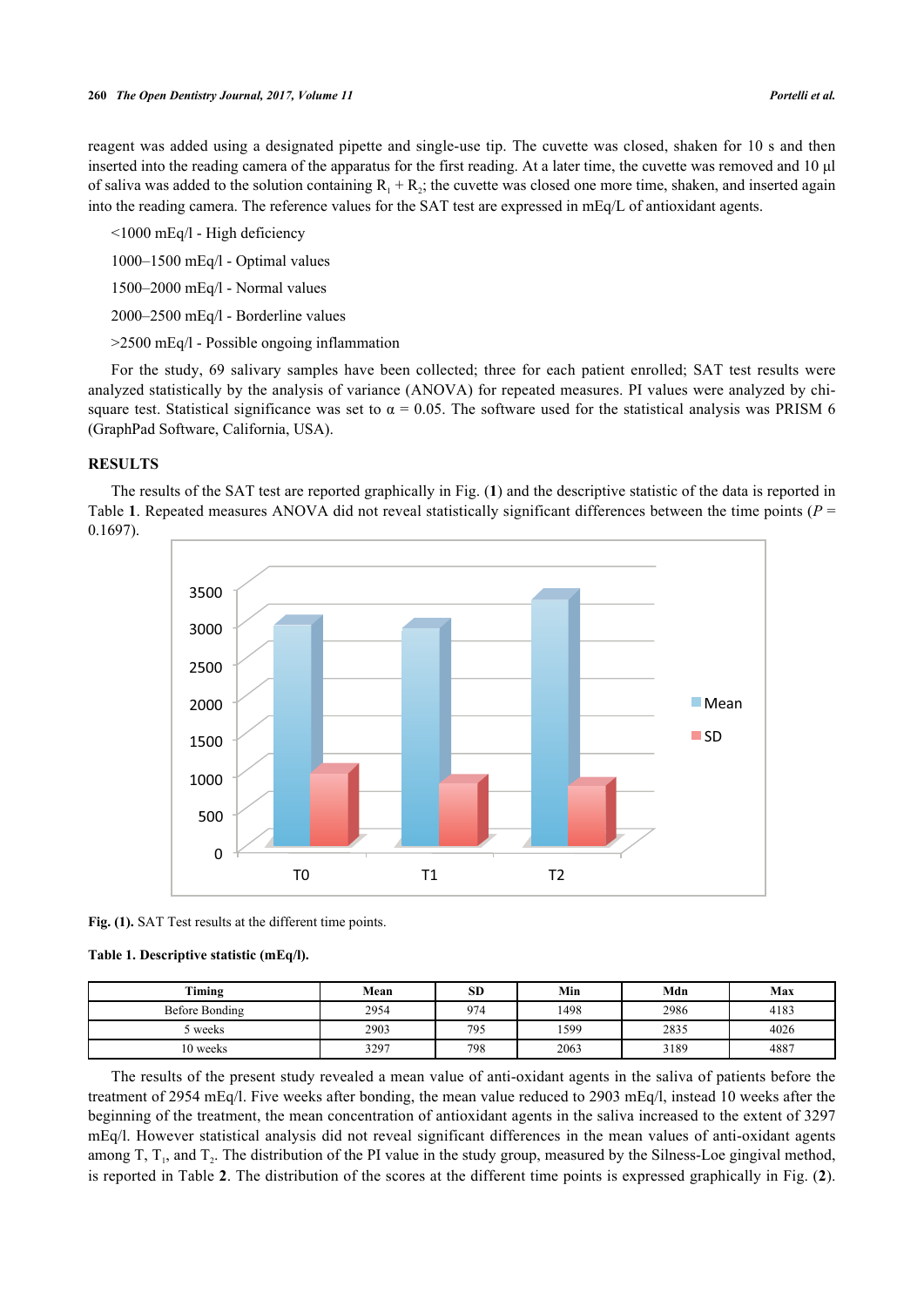Statistical analysis performed by chi-square test did not reveal statistically significant differences between the groups  $(P > 0.05)$ .

<span id="page-4-1"></span>

**Fig. (2).** Distribution of plaque index scores at the different time points.

#### <span id="page-4-0"></span>**Table 2. Distribution of plaque index value in patients at the different time point.**

| Score | <b>Before Bond.</b> | 5 Weeks | 10 Weeks |
|-------|---------------------|---------|----------|
|       |                     |         |          |
|       |                     |         |          |
|       |                     |         |          |
|       |                     |         |          |

The results show that no patients had a PI value of 3 (Abondance of soft matter within the gingival pocket and/or on the tooth and gingival margin) at any time point. Patients with the scores of 0 maintained good oral hygiene at the following measurements: in the majority of patients with higher scores, the measurements at  $T_1$  and  $T_2$  were better; in some cases, the value remained the same. Considering worsening of dental hygiene during orthodontic treatment, the study did not reveal any correlation between the level of dental hygiene and that of oxidative stress (Pearson Correlation Coefficient  $R = 0$ ). In the below table Table [3](#page-4-2), the correlation between PI scores and SAT results is illustrated.

<span id="page-4-2"></span>

| Table 3. Correlation between plaque index scores and SAT results. |  |  |  |  |  |  |  |  |
|-------------------------------------------------------------------|--|--|--|--|--|--|--|--|
|-------------------------------------------------------------------|--|--|--|--|--|--|--|--|

| T <sub>0</sub>  |                         |              |  |  |
|-----------------|-------------------------|--------------|--|--|
|                 | Frequency $(n^{\circ})$ | Mean (mEq/l) |  |  |
| PI <sub>0</sub> | 17                      | 2960         |  |  |
| PI <sub>1</sub> |                         | 3022         |  |  |
| PI <sub>2</sub> |                         | 2920         |  |  |
| <b>TOTAL</b>    | 23                      | 2954         |  |  |
| T1              |                         |              |  |  |
|                 | Frequency (n°)          | Mean (mEq/l) |  |  |
| PI <sub>0</sub> | 18                      | 2897         |  |  |
| PI <sub>1</sub> | 4                       | 2952         |  |  |
| PI <sub>2</sub> |                         | 2815         |  |  |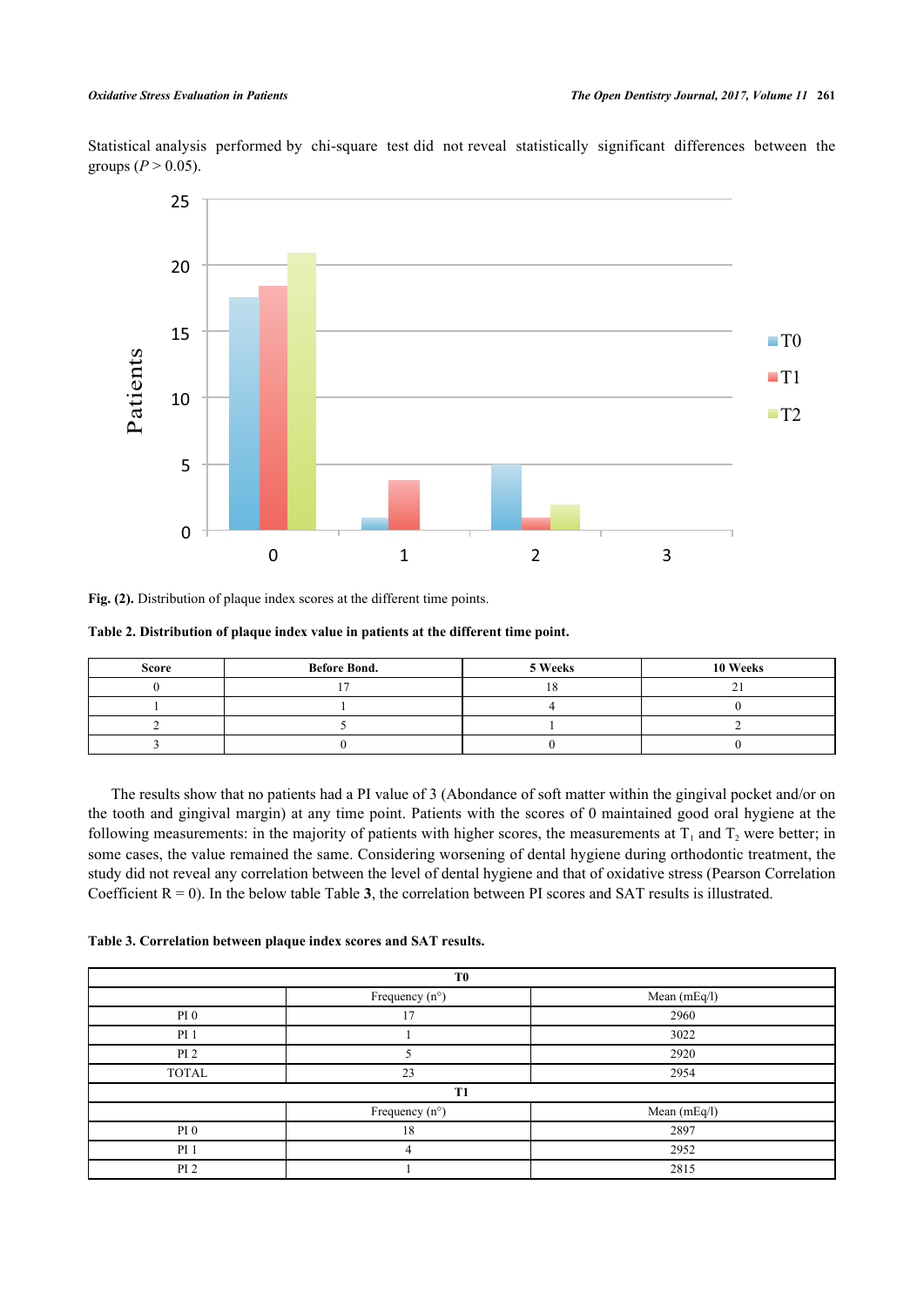| T <sub>0</sub>  |                         |                |  |  |
|-----------------|-------------------------|----------------|--|--|
| <b>TOTAL</b>    | 23                      | 2903           |  |  |
| <b>T2</b>       |                         |                |  |  |
|                 | Frequency $(n^{\circ})$ | Mean $(mEq/l)$ |  |  |
| PI <sub>0</sub> | ን 1                     | 3301           |  |  |
| PI <sub>1</sub> |                         | ND             |  |  |
| PI <sub>2</sub> |                         | 3255           |  |  |
| <b>TOTAL</b>    | 23                      | 3297           |  |  |

#### **DISCUSSION**

*(Table ) contd.....*

The primary aim of this research was to evaluate oxidative stress in the saliva of patients treated with multi-bracket vestibular orthodontic appliances; oxidative stress is produced due to the prevalence of free radicals over antioxidant agents. Considering their short life time, is very difficult to quantify free-radical concentration; to date, the only way to assess oxidative stress is to evaluate the consequent damage or to measure the concentration of substances produced to defend the organism [[23\]](#page-7-2). In the literature, different studies are available [[24](#page-7-3) - [37](#page-7-4)] that describe the correlation between orthodontic therapy and the development of oxidant species. Some authors support that even if orthodontic brackets and wires are able to release harmful substances in the oral cavity, they are not cytotoxic; therefore, they do not produce oxidative stress [[26,](#page-7-5) [27,](#page-7-6) [30](#page-7-7)]. Other recent studies [[35](#page-7-8) - [37](#page-7-4)] state that orthodontic brackets and wires produce an increase in free-radical concentration without producing acute toxicity, and stainless steel materials seem to be more biocompatible. The present research did not reveal statistically significant differences between the different Time Points. On the basis of the results obtained in this study, it is possible to state that multi-bracket, self-ligating orthodontic therapy with a vestibular appliance did not influence oral cavity oxidative stress in the first 10 weeks of treatment. The normal values of anti-oxidant agents in a healthy adult human subject are between 1500 and 2000 mEq/; however, the main part of the salivary sample collected at T revealed a higher value. These data could be related to the age of the patients: puberty is in fact characterized by important hormonal changes related to development [\[38](#page-7-9)] and by an increase in cellular metabolism related to the acceleration of somatic growth and sexual maturation.[[36](#page-7-10)] The secondary purpose of this research was to investigate the influence of orthodontic multi-bracket therapy on oral hygiene and the consequent effect on oxidative stress. An experimental study on the influence of dental caries and hygiene on the amount of oxidant agents [[38\]](#page-7-9) stated that oxidative stress in patients with insufficient oral hygiene and dental caries is higher than in patients without plaque and tooth decay. Even if multi-bracket orthodontic appliances, like other type od prosthetic restoration [[39](#page-7-11) - [41](#page-8-0)], usually produce an increase in dental plaque, in the present study, we observed an improvement in dental hygiene during orthodontic therapy; these data could be related to the correct instruction and the continuous monitoring of the patients enrolled in the study [[42](#page-8-1) - [43\]](#page-8-2). The study did not reveal any correlation between the level of dental hygiene and that of oxidative stress.

#### **CONCLUSION**

In conclusion, it is possible to state that orthodontic multi-bracket therapy did not influence the oxidative stress in the oral cavity during the first 10 weeks of treatment; these data could also be related to the use of a self-ligating vestibular appliance, which reduces the forces exerted on the teeth and allows for better dental hygiene during orthodontic treatment.

### **ETHICS APPROVAL AND CONSENT TO PARTICIPATE**

Not applicable.

#### **HUMAN AND ANIMAL RIGHTS**

No Animals/Humans were used for studies that are base of this research.

#### **CONSENT FOR PUBLICATION**

Not applicable.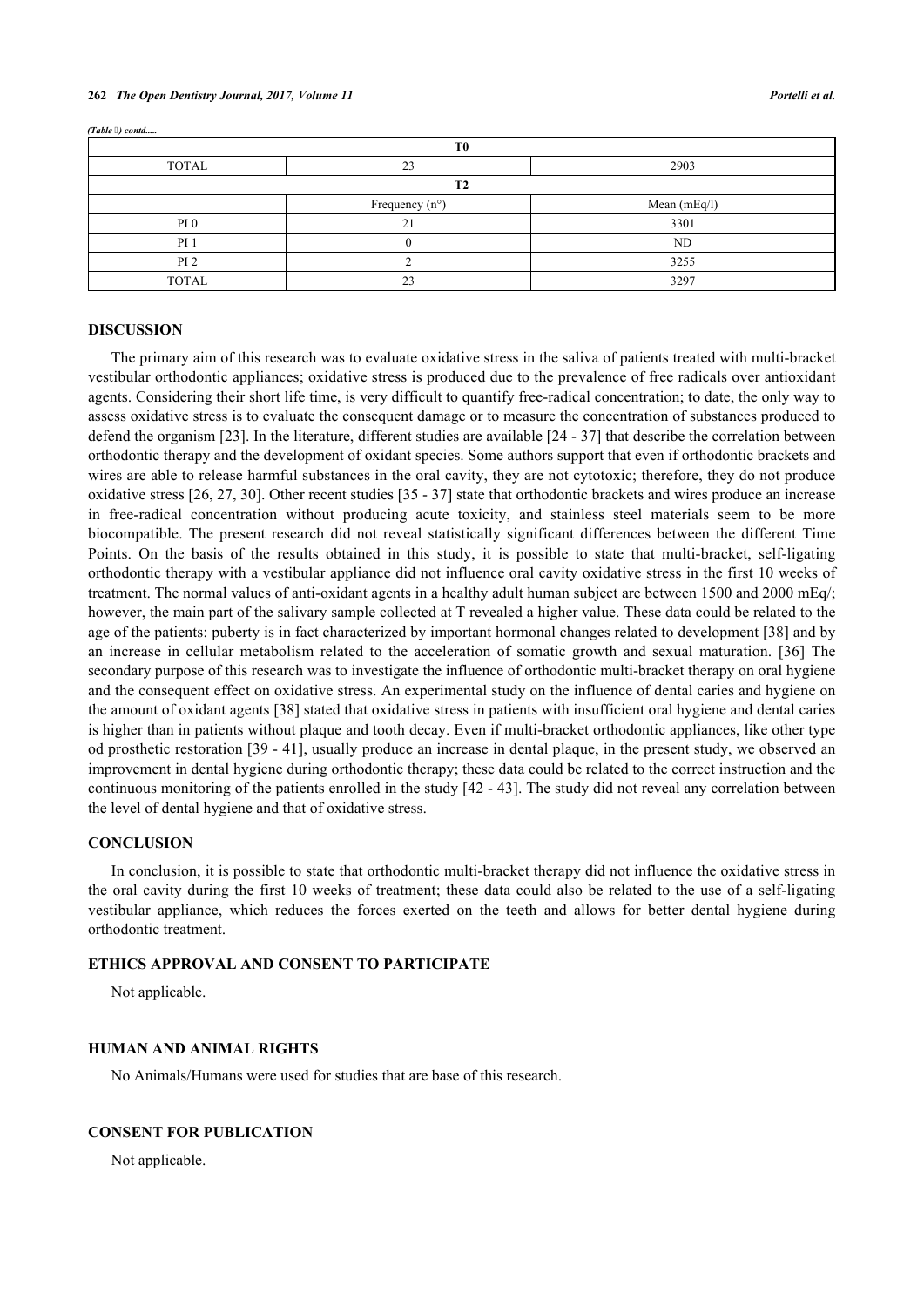## **CONFLICT OF INTEREST**

The authors declare no conflict of interest, financial or otherwise.

#### **ACKNOWLEDGEMENTS**

Declared None

### **REFERENCES**

- <span id="page-6-0"></span>[1] Halliwell B, Gutteridge JM. Free radicals in biology and medicine 3rd edition. Oxford University Press 1999.
- <span id="page-6-1"></span>[2] Cadenas E. Biochemistry of oxygen toxicity. Annu Rev Biochem 1989; 58: 79-110. [\[http://dx.doi.org/10.1146/annurev.bi.58.070189.000455\]](http://dx.doi.org/10.1146/annurev.bi.58.070189.000455) [PMID: [2673022](http://www.ncbi.nlm.nih.gov/pubmed/2673022)]
- <span id="page-6-2"></span>[3] Rosen GM, Pou S, Ramos CL, Cohen MS, Britigan BE. Free radicals and phagocytic cells. FASEB J 1995; 9(2): 200-9. [PMID: [7540156\]](http://www.ncbi.nlm.nih.gov/pubmed/7540156)
- <span id="page-6-3"></span>[4] Cohen AB, Chenoweth DE, Hugli TE. The release of elastase, myeloperoxidase, and lysozyme from human alveolar macrophages. Am Rev Respir Dis 1982; 126(2): 241-7. [PMID: [6285785\]](http://www.ncbi.nlm.nih.gov/pubmed/6285785)
- <span id="page-6-4"></span>[5] Jourd'Heuil D, Vaananen P, Meddings JB. Lipid peroxidation of the brush-border membrane: Membrane physical properties and glucose transport. Am J Physiol 1993; 264(6 Pt 1): G1009-15. [PMID: [8333526\]](http://www.ncbi.nlm.nih.gov/pubmed/8333526)
- <span id="page-6-5"></span>[6] Dean RT, Fu S, Stocker R, Davies MJ. Biochemistry and pathology of radical-mediated protein oxidation. Biochem J 1997; 324(Pt 1): 1-18. [\[http://dx.doi.org/10.1042/bj3240001](http://dx.doi.org/10.1042/bj3240001)] [PMID: [9164834\]](http://www.ncbi.nlm.nih.gov/pubmed/9164834)
- <span id="page-6-6"></span>[7] Gardner AM, Xu FH, Fady C, *et al.* Apoptotic *vs*. nonapoptotic cytotoxicity induced by hydrogen peroxide. Free Radic Biol Med 1997; 22(1-2): 73-83. [\[http://dx.doi.org/10.1016/S0891-5849\(96\)00235-3\]](http://dx.doi.org/10.1016/S0891-5849(96)00235-3) [PMID: [8958131](http://www.ncbi.nlm.nih.gov/pubmed/8958131)]
- <span id="page-6-7"></span>[8] Savu O, Ionescu-Tirgoviste C, Atanasiu V, Gaman L, Papacocea R, Stoian I. Increase in total antioxidant capacity of plasma despite high levels of oxidative stress in uncomplicated type 2 diabetes mellitus. J Int Med Res 2012; 40(2): 709-16. [\[http://dx.doi.org/10.1177/147323001204000235\]](http://dx.doi.org/10.1177/147323001204000235) [PMID: [22613434](http://www.ncbi.nlm.nih.gov/pubmed/22613434)]
- <span id="page-6-8"></span>[9] Mudau M, Genis A, Lochner A, Strijdom H. Endothelial dysfunction: The early predictor of atherosclerosis. Cardiovasc J Afr 2012; 23(4): 222-31.

[\[http://dx.doi.org/10.5830/CVJA-2011-068](http://dx.doi.org/10.5830/CVJA-2011-068)] [PMID: [22614668\]](http://www.ncbi.nlm.nih.gov/pubmed/22614668)

- <span id="page-6-9"></span>[10] Jimenez-Del-Rio M, Velez-Pardo C. The bad, the good, and the ugly about oxidative stress. Oxid Med Cell Longev 2012; 2012: 163913. [\[http://dx.doi.org/10.1155/2012/163913](http://dx.doi.org/10.1155/2012/163913)] [PMID: [22619696\]](http://www.ncbi.nlm.nih.gov/pubmed/22619696)
- <span id="page-6-10"></span>[11] Squier TC. Oxidative stress and protein aggregation during biological aging. Exp Gerontol 2001; 36(9): 1539-50. [\[http://dx.doi.org/10.1016/S0531-5565\(01\)00139-5\]](http://dx.doi.org/10.1016/S0531-5565(01)00139-5) [PMID: [11525876](http://www.ncbi.nlm.nih.gov/pubmed/11525876)]
- <span id="page-6-11"></span>[12] Castellani RJ, Moreira PI, Perry G, Zhu X. The role of iron as a mediator of oxidative stress in Alzheimer disease. Biofactors 2012; 38(2): 133-8.
	- [\[http://dx.doi.org/10.1002/biof.1010\]](http://dx.doi.org/10.1002/biof.1010) [PMID: [22447715](http://www.ncbi.nlm.nih.gov/pubmed/22447715)]
- <span id="page-6-12"></span>[13] Shukla V, Mishra SK, Pant HC. Oxidative stress in neurodegeneration. Adv Pharmacol Sci 2011; 2011: 572-634. [\[http://dx.doi.org/10.1155/2011/572634](http://dx.doi.org/10.1155/2011/572634)]
- <span id="page-6-13"></span>[14] Portelli M, Matarese G, Militi A, Nucera R, Triolo G, Cordasco G. Myotonic dystrophy and craniofacial morphology: Clinical and instrumental study Eur J Ped Dent 2009; 10(1): 19-22.
- <span id="page-6-14"></span>[15] Cordasco G, Portelli M, Militi A, et al. Low-dose protocol of the spiral CT in orthodontics: Comparative evaluation of entrance skin dose with traditional X-ray techniques. Prog Orthod 2013; 14: 24. [\[http://dx.doi.org/10.1186/2196-1042-14-24\]](http://dx.doi.org/10.1186/2196-1042-14-24) [PMID: [24325970](http://www.ncbi.nlm.nih.gov/pubmed/24325970)]
- <span id="page-6-15"></span>[16] Militi D, Militi A, Cutrupi MC, *et al.* Genetic basis of non syndromic hypodontia: A DNA investigation performed on three couples of monozygotic twins about PAX9 mutation. Eur J Paediatr Dent 2011; 12(1): 21-4. [PMID: [21434731\]](http://www.ncbi.nlm.nih.gov/pubmed/21434731)
- [17] Portelli M, Matarese G, Militi A, Logiudice G, Nucera R, Lucchese A. Temporomandibular joint involvement in a cohort of patients with Juvenile Idiopatic Arthritis and evaluation of the effect induced by functional orthodontic appliance: Clinical and radiographic investigation. Eur J Paediatr Dent 2014; 15(1): 63-6. [PMID: [24745596\]](http://www.ncbi.nlm.nih.gov/pubmed/24745596)
- [18] Portelli M, Gatto E, Matarese G, *et al.* Unilateral condylar hyperplasia: diagnosis, clinical aspects and operative treatment. A case report. Eur J Paediatr Dent 2015; 16(2): 99-102. [PMID: [26147813\]](http://www.ncbi.nlm.nih.gov/pubmed/26147813)
- [19] Kumar D, Pandey RK, Agrawal D, Agrawal D. An estimation and evaluation of total antioxidant capacity of saliva in children with severe early childhood caries. Int J Paediatr Dent 2011; 21(6): 459-64. [\[http://dx.doi.org/10.1111/j.1365-263X.2011.01154.x](http://dx.doi.org/10.1111/j.1365-263X.2011.01154.x)] [PMID: [21718374](http://www.ncbi.nlm.nih.gov/pubmed/21718374)]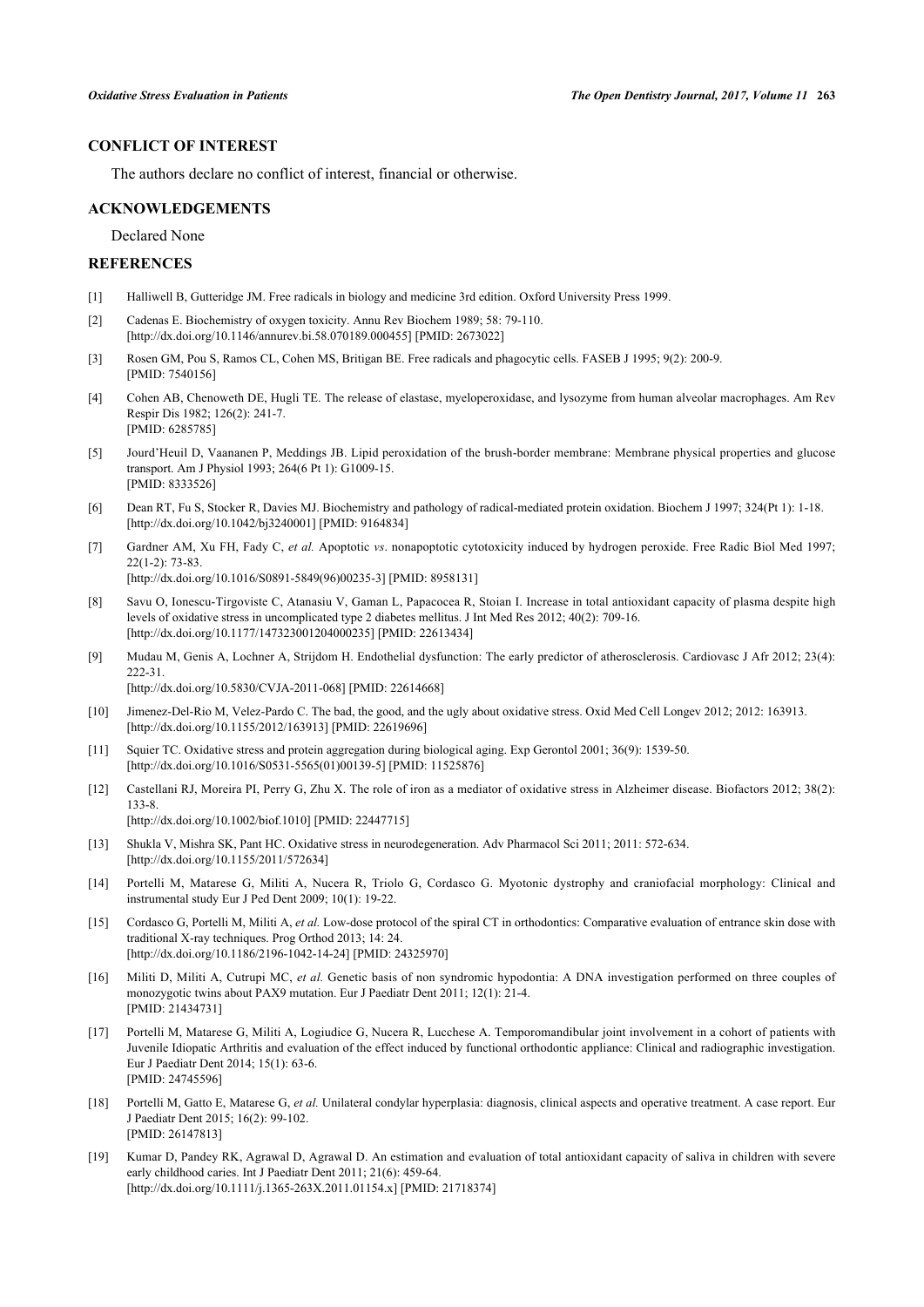- [20] Prati C, Chersoni S, Lucchese A, Pashley DH, Mongiorgi R. Dentin permeability after toothbrushing with different toothpastes. Am J Dent 1999; 12(4): 190-3. [\[http://dx.doi.org/10.3109/00016356408993968\]](http://dx.doi.org/10.3109/00016356408993968) [PMID: [14158464](http://www.ncbi.nlm.nih.gov/pubmed/14158464)]
- <span id="page-7-0"></span>[21] Lucchese A, Storti E. Morphological characteristics of primary enamel surfaces versus permanent enamel surfaces: SEM digital analysis. Eur J Paediatr Dent 2011; 12(3): 179-83. [\[http://dx.doi.org/10.4103/0976-237X.79296](http://dx.doi.org/10.4103/0976-237X.79296)] [PMID: [22114448\]](http://www.ncbi.nlm.nih.gov/pubmed/22114448)
- <span id="page-7-1"></span>[22] Silness J, Loe H. Periodontal Disease In Pregnancy. Correlation Between Oral Hygiene And Periodontal Condition. Acta Odontol Scand 1964; 22: 121-35. [\[http://dx.doi.org/10.1067/mpr.2001.117056\]](http://dx.doi.org/10.1067/mpr.2001.117056) [PMID: [11514810](http://www.ncbi.nlm.nih.gov/pubmed/11514810)]
- <span id="page-7-2"></span>[23] St John KR. Biocompatibility of dental materials. Dent Clin North Am 2007; 51(3): 747-60. [\[http://dx.doi.org/10.1016/j.cden.2007.03.003](http://dx.doi.org/10.1016/j.cden.2007.03.003)] [PMID: [17586154\]](http://www.ncbi.nlm.nih.gov/pubmed/17586154)
- <span id="page-7-3"></span>[24] Valko M, Morris H, Cronin MT. Metals, toxicity and oxidative stress. Curr Med Chem 2005; 12(10): 1161-208. [\[http://dx.doi.org/10.2174/0929867053764635\]](http://dx.doi.org/10.2174/0929867053764635) [PMID: [15892631](http://www.ncbi.nlm.nih.gov/pubmed/15892631)]
- [25] Lucchese A, Carinci F, Brunelli G, Monguzzi R. An *in vitro* study of resistance to corrosion in brazed and laser-welded orthodontic appliances. Eur J Inflammation 2011; 9(3): 67-72. [\[http://dx.doi.org/10.1111/j.1601-6343.2008.00414.x\]](http://dx.doi.org/10.1111/j.1601-6343.2008.00414.x) [PMID: [18199080](http://www.ncbi.nlm.nih.gov/pubmed/18199080)]
- <span id="page-7-5"></span>[26] Limberger KM, Westphalen GH, Menezes LM, Medina-Silva R. Cytotoxicity of orthodontic materials assessed by survival tests in *Saccharomyces cerevisiae*. Dent Mater 2011; 27(5): e81-6. [\[http://dx.doi.org/10.1016/j.dental.2011.01.001\]](http://dx.doi.org/10.1016/j.dental.2011.01.001) [PMID: [21376384](http://www.ncbi.nlm.nih.gov/pubmed/21376384)]
- <span id="page-7-6"></span>[27] Kao CT, Ding SJ, Min Y, Hsu TC, Chou MY, Huang TH. The cytotoxicity of orthodontic metal bracket immersion media. Eur J Orthod 2007; 29(2): 198-203. [\[http://dx.doi.org/10.1093/ejo/cjl083\]](http://dx.doi.org/10.1093/ejo/cjl083) [PMID: [17311801](http://www.ncbi.nlm.nih.gov/pubmed/17311801)]
- [28] Freitas MP, Oshima HM, Menezes LM, Machado DC, Viezzer C. Cytotoxicity of silver solder employed in orthodontics. Angle Orthod 2009; 79(5): 939-44. [\[http://dx.doi.org/10.2319/101108-530.1](http://dx.doi.org/10.2319/101108-530.1)] [PMID: [19705945](http://www.ncbi.nlm.nih.gov/pubmed/19705945)]
- [29] Lucchese A, Matarese G, Ghislanzoni LH, Gastaldi G, Manuelli M, Gherlone E. Efficacy and effects of palifermin for the treatment of oral mucositis in patients affected by acute lymphoblastic leukemia. Leuk Lymphoma. 2016; 57(4): 820-7. [\[http://dx.doi.org/10.1016/S0109-5641\(01\)00055-0\]](http://dx.doi.org/10.1016/S0109-5641(01)00055-0) [PMID: [11992908](http://www.ncbi.nlm.nih.gov/pubmed/11992908)]
- <span id="page-7-7"></span>[30] Assad M, Chernyshov A, Leroux MA, Rivard CH. A new porous titanium-nickel alloy: Part 1. Cytotoxicity and genotoxicity evaluation. Biomed Mater Eng 2002; 12(3): 225-37. [PMID: [12446938\]](http://www.ncbi.nlm.nih.gov/pubmed/12446938)
- [31] Lucchese A, Manuelli M, Bassani L, *et al.* Fiber reinforced composites orthodontic retainers. Minerva Stomatol. 2015 Dec;64(6):323-33. [\[http://dx.doi.org/10.1016/S0142-9612\(97\)00041-0\]](http://dx.doi.org/10.1016/S0142-9612(97)00041-0) [PMID: [9247349](http://www.ncbi.nlm.nih.gov/pubmed/9247349)]
- [32] Spalj S, Mlacovic Zrinski M, Tudor Spalj V, Ivankovic Buljan Z. *In-vitro* assessment of oxidative stress generated by orthodontic archwires. Am J Orthod Dentofacial Orthop 2012; 141(5): 583-9. [\[http://dx.doi.org/10.1016/j.ajodo.2011.11.020\]](http://dx.doi.org/10.1016/j.ajodo.2011.11.020) [PMID: [22554752](http://www.ncbi.nlm.nih.gov/pubmed/22554752)]
- [33] Eliades T, Athanasiou AE. *In vivo* aging of orthodontic alloys: Implications for corrosion potential, nickel release, and biocompatibility. Angle Orthod 2002; 72(3): 222-37. [PMID: [12071606\]](http://www.ncbi.nlm.nih.gov/pubmed/12071606)
- [34] Buljan ZI, Ribaric SP, Abram M, Ivankovic A, Spalj S. *In vitro* oxidative stress induced by conventional and self-ligating brackets. Angle Orthod 2012; 82(2): 340-5. [\[http://dx.doi.org/10.2319/061811-395.1](http://dx.doi.org/10.2319/061811-395.1)] [PMID: [21913853](http://www.ncbi.nlm.nih.gov/pubmed/21913853)]
- <span id="page-7-8"></span>[35] Roncati M, Lucchese A, Carinci F, *et al.* Non-surgical treatment of peri-implantitis with the adjunctive use of an 810-nm diode laser. J Indian Soc Periodontol. 2013 Nov;17(6):812-5 2015; 2015: 943839. doi: 10.1155/2015/943839. Epub 2015 Dec 21.
- <span id="page-7-10"></span>[36] Pérez-Navero JL, Benítez-Sillero JD, Gil-Campos M, Guillén-del Castillo M, Tasset I, Túnez I. Changes in oxidative stress biomarkers induced by puberty. An Pediatr (Barc) 2009; 70(5): 424-8. [PMID: [19375988\]](http://www.ncbi.nlm.nih.gov/pubmed/19375988)
- <span id="page-7-4"></span>[37] Lo Giudice A, Nucera R, Matarese G, *et al.* Analysis of resistance to sliding expressed during first order correction with conventional and self-ligating brackets: An *in-vitro* study. Int J Clin Exp Med 2016; 9(8): 15575-81.
- <span id="page-7-9"></span>[38] Kennedy M. Hormonal regulation of hepatic drug-metabolizing enzyme activity during adolescence. Clin Pharmacol Ther 2008; 84(6): 662-73.
	- [\[http://dx.doi.org/10.1038/clpt.2008.202\]](http://dx.doi.org/10.1038/clpt.2008.202) [PMID: [18971926](http://www.ncbi.nlm.nih.gov/pubmed/18971926)]
- <span id="page-7-11"></span>[39] Cicciù M, Bramanti E, Matacena G, Guglielmino E, Risitano G. FEM evaluation of cemented-retained *versus* screw-retained dental implant single-tooth crown prosthesis. Int J Clin Exp Med 2014; 7(4): 817-25. [PMID: [24955150\]](http://www.ncbi.nlm.nih.gov/pubmed/24955150)
- [40] Danza M, Zollino I, Avantaggiato A, Lucchese A, Carinci F. Distance between implants has a potential impact of crestal bone resorption. Saudi Dent J. 2011 Jul;23(3):129-33.